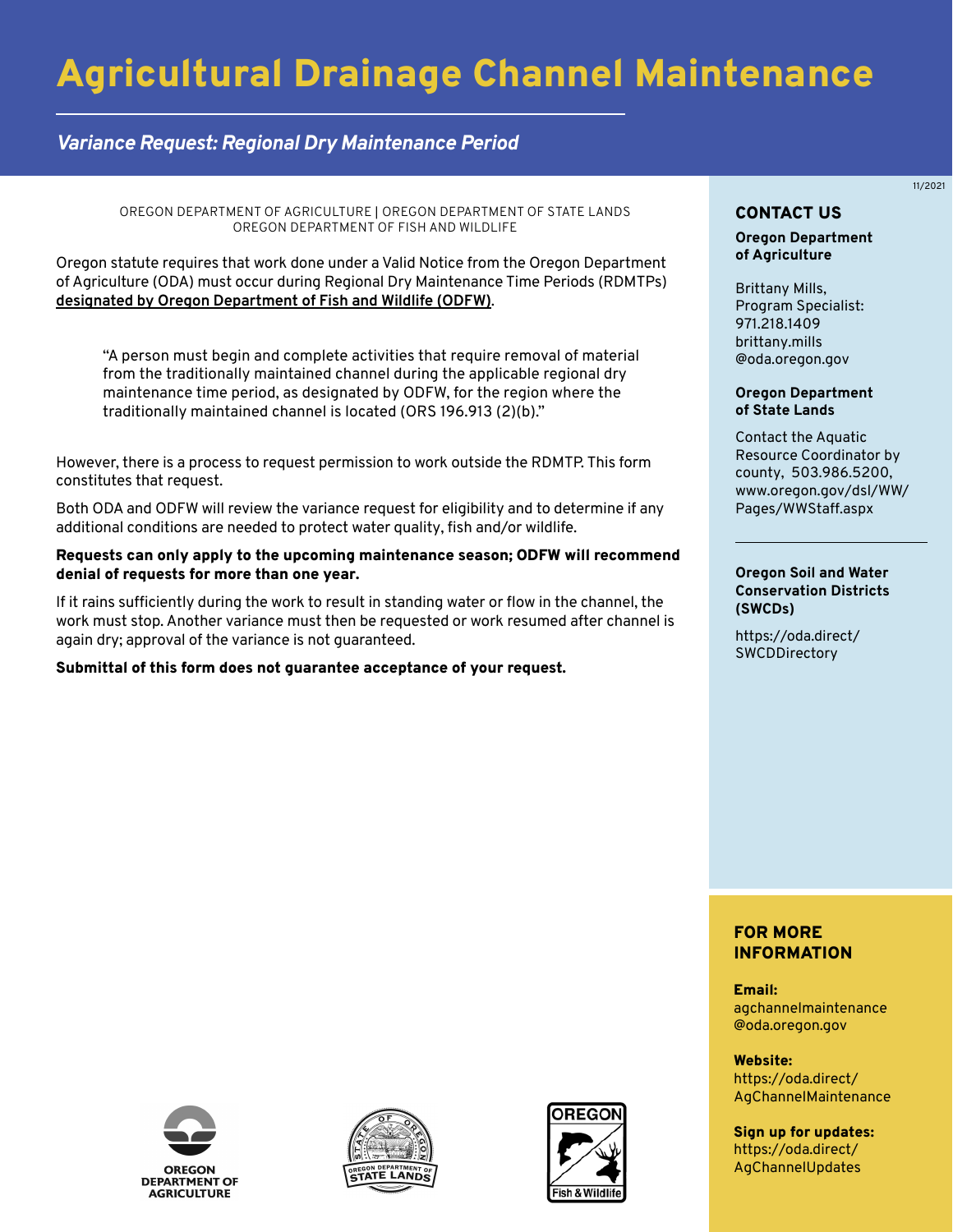## To be filled out by the responsible person/party

| Name of landowner/business name/water district: |                                                                                                                             |
|-------------------------------------------------|-----------------------------------------------------------------------------------------------------------------------------|
|                                                 |                                                                                                                             |
|                                                 |                                                                                                                             |
|                                                 |                                                                                                                             |
|                                                 | A. Attach aerial photo(s) that identifies the location of the activity along the channel affected by the proposed variance. |

B. When is your RDMTP?

C. Why can't the maintenance work be done during the RDMTP?

D. Specify the dates you wish to work outside the RDMTP:

E. Indicate why you believe the channel is likely to be dry at that time.

F. Describe the consequences to your operation or water district if the variance is not granted.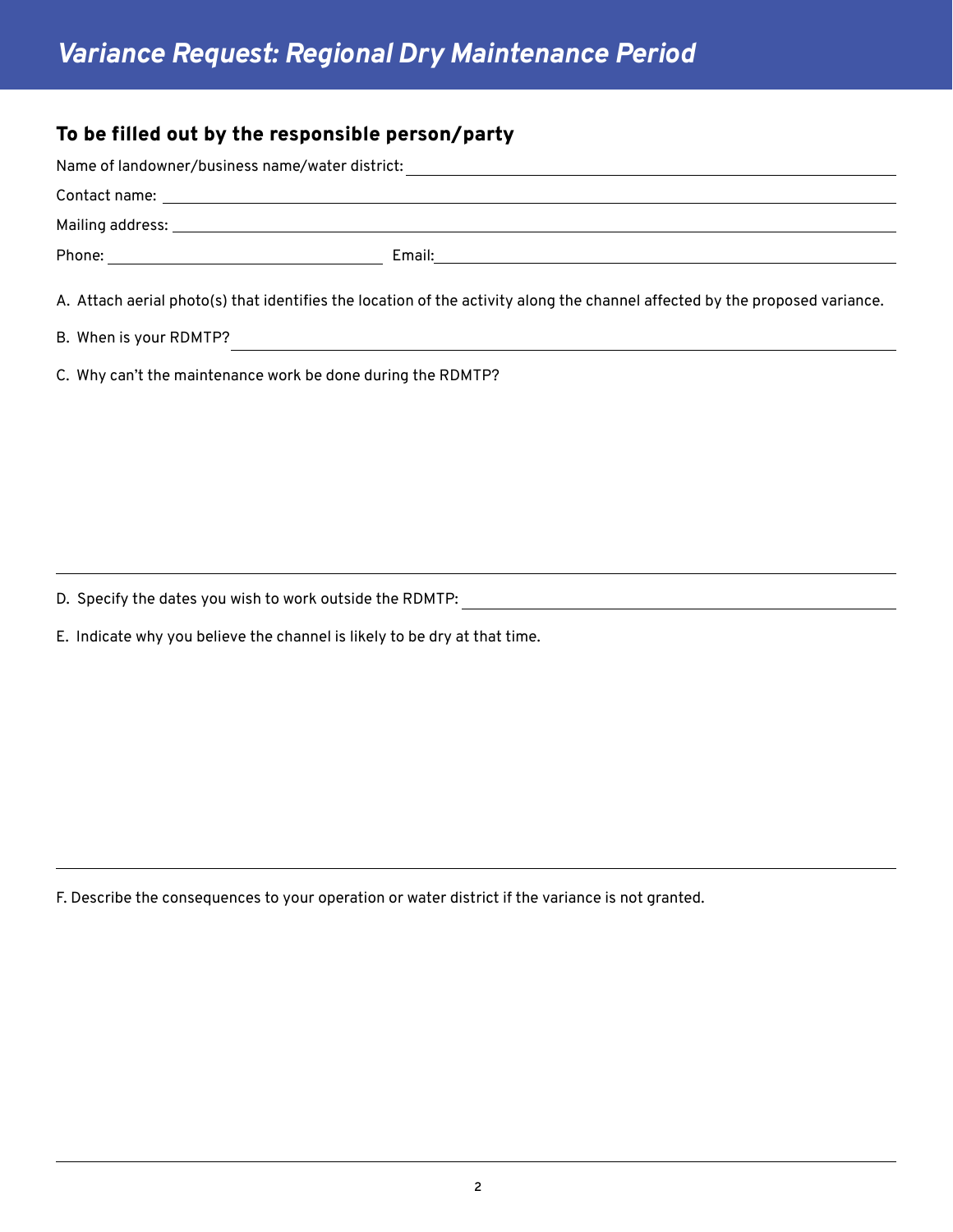## Regional Dry Maintenance Time Periods (RDMTs), summarized from OAR 603-635-418

All work must be conducted during the RDMTP for your area, unless you have an approved variance. The region descriptions are being updated and will be finalized in spring 2022. This map and table provide the current valid descriptions. **Updated Nov. 1, 2021**



| Region                                | Description, as summarized by ODA                                                                                                                                                                       | <b>Time</b><br>Period       |
|---------------------------------------|---------------------------------------------------------------------------------------------------------------------------------------------------------------------------------------------------------|-----------------------------|
| 1A. North<br>Willamette               | Columbia River above Hunt Creek to Herman<br>$\bullet$<br>Creek<br>Sandy<br>٠<br>Willamette to, but not including, the Santiam<br>$\bullet$<br>River<br>Except for watersheds described in 1B.<br>٠     | Aug. 1-31                   |
| 1B. North<br>Willamette               | <b>Tualatin, Yamhill and Rickreall watersheds</b>                                                                                                                                                       | Aug. 1-<br>Sept. 30         |
| 2. South<br>Willamette                | Santiam River, and the Tualatin and Yamhill<br>watersheds                                                                                                                                               | July 15-<br>Sept. 15        |
| 3. North Coast                        | Lower Columbia downstream of and including<br>$\bullet$<br><b>Hunt Creek</b><br>Tribs to the ocean south to and including<br>$\bullet$<br><b>3Mile Creek (basically Necanicum south to</b><br>Siltcoos) | <b>July 15-</b><br>Aug. 31  |
| $4. \text{C}$ oos-<br>Coquille-10Mile | From south of the South Jetty at Winchester Bay to<br>and including Twomile Creek                                                                                                                       | July 15-<br>Sept. 22        |
| 5. South<br>Coast                     | 2Mile Creek to California                                                                                                                                                                               | <b>July 15-</b><br>Sept. 22 |
| 6A. Umpqua                            | Below Scottsburg Bridge, including Smith River                                                                                                                                                          | July 15-<br>Sept. 22        |
| 6B. Umpqua                            | Above Scottsburg Bridge upstream, including<br>North Fork to Slide Creek Dam                                                                                                                            | July 1-<br>Sept. 30         |
| 6C. Umpqua                            | North Fork above Slide Creek Dam                                                                                                                                                                        | July 15-<br>Oct. 15         |

| Region                                  | Description, as summarized by ODA                                                                                                                                                              | <b>Time</b><br>Period      |
|-----------------------------------------|------------------------------------------------------------------------------------------------------------------------------------------------------------------------------------------------|----------------------------|
| <b>7A.</b> Roque                        | Below Dodge Bridge at Highway 234 (including<br><b>Illinois and Applegate Rivers)</b>                                                                                                          | July 15-<br>Sept. 30       |
| <b>7B.</b> Rogue                        | Between Dodge Bridge and William Jess Dam (Lost<br>Creek Lake)                                                                                                                                 | July 15-<br>Aug. 31        |
| 7C. Roque                               | Above William Jess Dam                                                                                                                                                                         | July 15-<br>Sept. 30       |
| 8. Deschutes                            | Hood River, Deschutes, tribs to Columbia River<br>above Herman Creek to mouth of John Day                                                                                                      | Oct. 15-<br>Nov. 15        |
| 9. Klamath                              | Klamath River Basin, Closed Lakes Basin (includes<br>Goose Lake)                                                                                                                               | Sept. 1-<br>Sept. 30       |
| 10A. John Day                           | John Day below North Fork                                                                                                                                                                      | July 15-<br>Aug. 30        |
| 10B. John Day                           | John Day above North Fork and including North<br>Fork                                                                                                                                          | <b>July 15-</b><br>Aug. 15 |
| 10C. Willow-<br>Umatilla-<br>WallaWalla | Umatilla, Walla Walla, Mill Creek/Butter Creek,<br><b>Willow Creek</b>                                                                                                                         | July 15-<br>Sept. 30       |
| 11. Grande<br>Ronde                     | <b>Grande Ronde and its tribs</b><br>$\bullet$<br>Powder and Burnt Rivers and their tribs<br>$\bullet$<br>Tribs to the Snake River between Washington<br>$\bullet$<br>border and Annex, Oregon | July 1-<br>Aug. 15         |
| 12A. Malheur                            | Closed Lakes Basin (Harney)<br>$\bullet$<br>Snake River tributaries except for 'Malheur<br>٠<br>12B'                                                                                           | Oct. 1-<br>Nov. 15         |
| 12B. Malheur                            | Malheur River and tribs above Wolf Creek<br>$\bullet$<br>North Fork Malheur River above Beulah<br>$\bullet$                                                                                    | Aug. 1-<br>Aug. 31         |